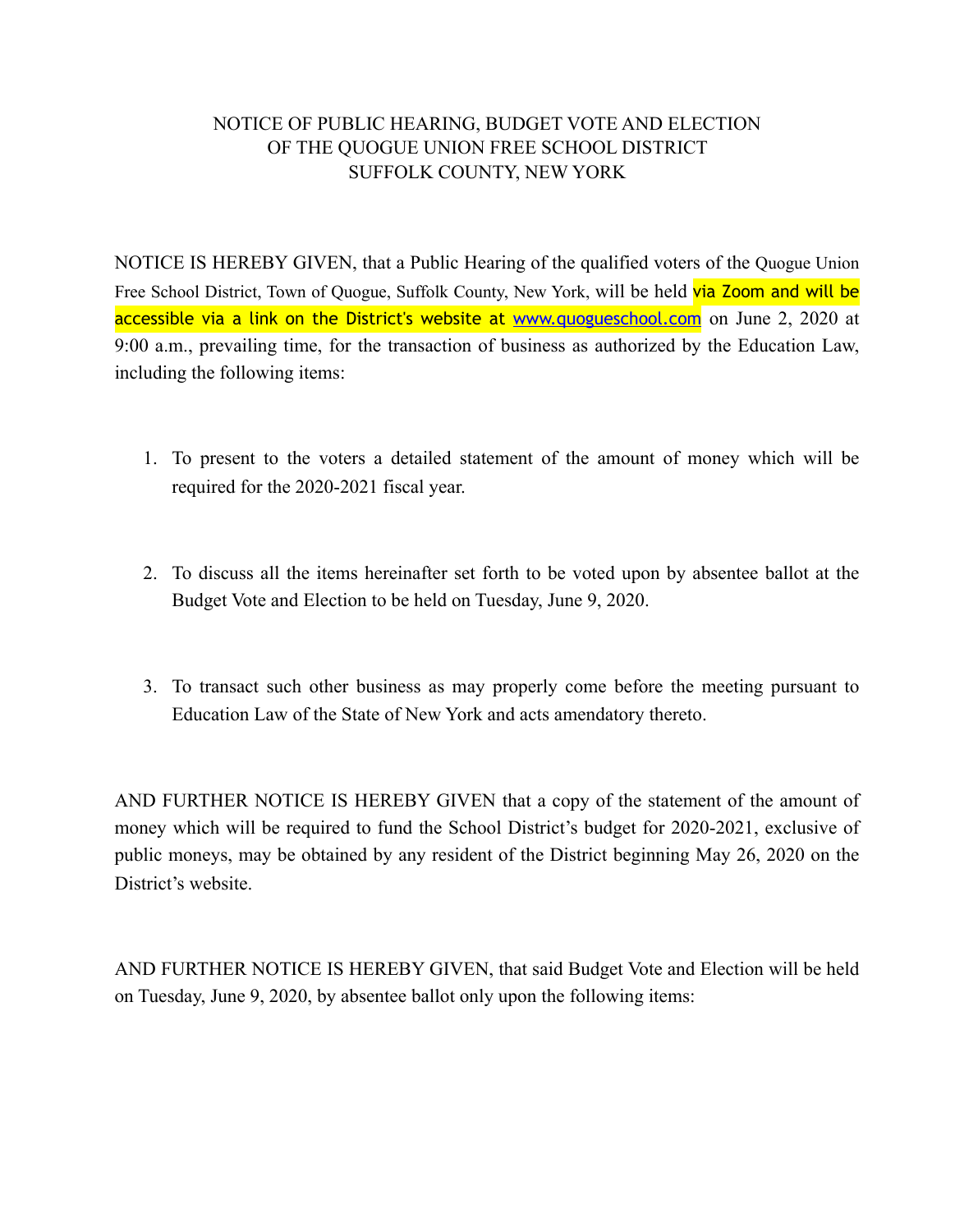- 1. To adopt the annual budget of the School District for the fiscal year 2020-2021 and to authorize the requisite portion thereof to be raised by taxation on the taxable property of the District.
- 2. To elect one (1) member of the Board of Education for a three-year term commencing July 1, 2020, and expiring on June 30, 2023, to fill the positions held by Malcolm McLean, whose term expires on June 30, 2020.
- 3. To adopt the annual budget of the Quogue Library for the 2020-2021 fiscal year and to authorize the requisite portion thereof to be raised by taxation on the taxable property of the District.

AND FURTHER NOTICE IS HEREBY GIVEN, that pursuant to Section 495 of the Real Property Tax Law, the School District is required to attach to its proposed budget an exemption report. Said exemption report, which will also become part of the final budget, will show how the total assessed value of the final assessment roll used in the budgetary process is exempt from taxation, list every type of exemption granted by the statutory authority, and show the cumulative impact of each type of exemption, the cumulative amount expected to be received as payments in lieu of taxes (PILOT) and the cumulative impact of all exemptions granted. In addition, said exemption report shall be posted on any website maintained by the District.

AND FURTHER NOTICE IS HEREBY GIVEN, that petitions nominating candidates for the office of member of the Board of Education shall be filed with the Clerk of said School District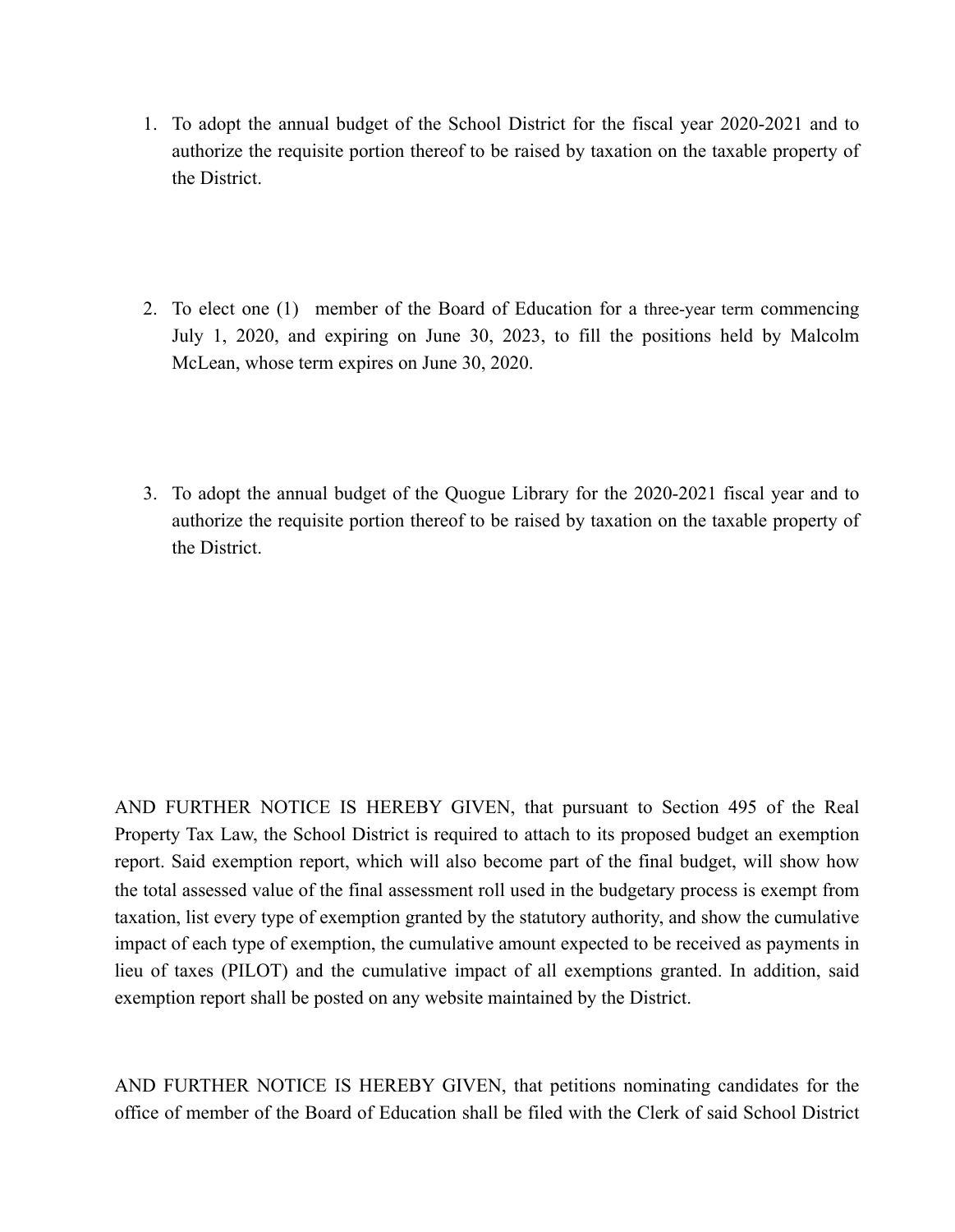at her office in the Quogue School, 10 Edgewood Road, Quogue, New York 11959, not later than May 11, 2020, between 9:00 a.m. and 5:00 p.m., prevailing time. Each petition shall be directed to the Clerk of the District by mail, email or fax; must be signed by the candidate and must state the name and residence of the candidate. Vacancies on the Board of Education are not considered separate, specific offices; candidates run at large. Nominating petitions shall not describe any specific vacancy upon the Board for which the candidate is nominated.

AND FURTHER NOTICE IS HEREBY GIVEN, that the Governor's Executive Order 202.26 requires that absentee ballots be "provided to all qualified voters by [the] school district." Therefore, the District will: (1) identify the households to which the required budget notice is sent; and in an effort to identify qualified voters in a timely manner (2) contact the County Board of Elections and (3) review the District's poll list from the May 2019 budget vote and election. Those qualified voters the District is able to identify will be sent an absentee ballot at the last known household. At a minimum, the District will send one (1) absentee ballot to each household to which the required budget notice is sent and, if additional absentee ballots are needed for qualified voters within that household, a written request should be sent to the District Clerk at Post Office Box 959, 10 Edgewood Road, Quogue, New York 11959, [joudeans@quogueschool.com](mailto:joudeans@quogueschool.com), 631-996-4600 by mail, email or fax no later than May 29, 2020.

AND FURTHER NOTICE IS HEREBY GIVEN, qualified voters can use the New York State Department of Motor Vehicles Electronic Voter Registration Application to register to vote or to update the information they have on file with the New York State Board of Elections. Information regarding that can be located at: https://dmv.ny.gov/more-info/electronic-voterregistration-application. The District does not have control over the Department of Motor Vehicles Registration Application process or its registration timelines. Therefore, qualified voters who intend to register through the Department of Motor Vehicles should do so as soon as possible.

AND FURTHER NOTICE IS HEREBY GIVEN, that military voters who are not currently registered may apply to register as qualified voters of the school district. An application for registration as a military voter can be requested by emailing the District Clerk at [joudeans@quogueschool.com](mailto:joudeans@quogueschool.com) and can be returned by mail or email to the District Clerk, Post Office Box 959, 10 Edgewood Road, Quogue, New York 11959; the application for registration must be received in the office of the clerk no later than 5:00 pm on May 14, 2020. In the request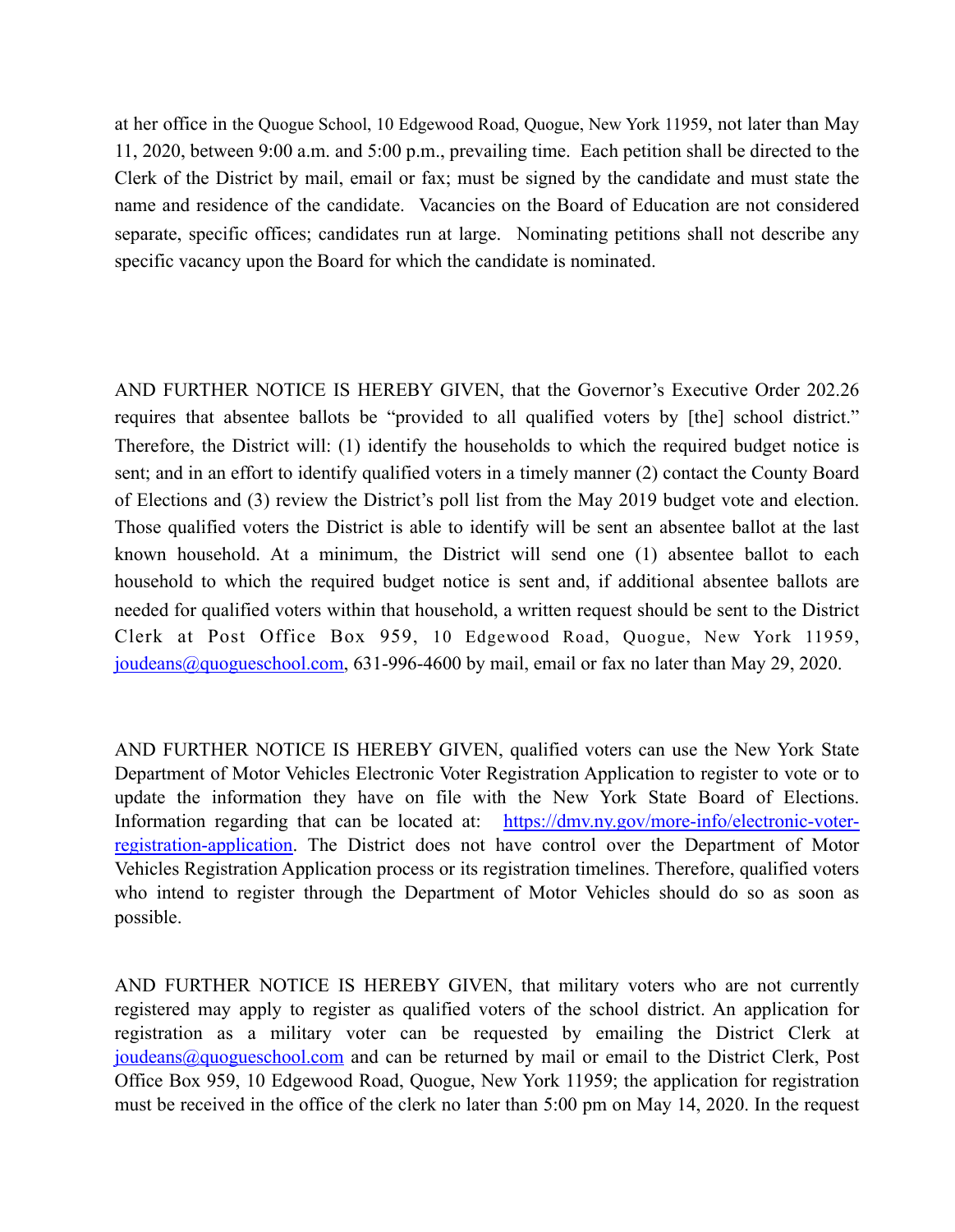for an application for registration, the military voter is permitted to designate his/her preference for receiving the application for registration by mail, facsimile transmission or electronic mail.

AND FURTHER NOTICE IS HEREBY GIVEN, that military voters who are qualified voters of the district may submit an application for a military ballot by emailing the District Clerk at  $joudeans@quogueschool.com$ ; in order to receive a military ballot, the military ballot application must be received no later than 5:00 pm on May 14, 2020, which is the day preceding the last day for transmission of military ballots. In the request for an application for a military ballot, the military voter is permitted to designate his/her preference for receiving the application for a military ballot, and the military ballot, by mail, facsimile transmission or electronic mail. All qualified military voters' ballot application and military ballot must be returned by mail or in person. Ballots for military voters shall be distributed to qualified military voters no later than May 15, 2020. Military ballots must be received (1) by the District Clerk not later than 5:00 p.m. on Tuesday, June 9, 2020, and must show a cancellation mark of the United States postal service or a foreign country's postal service, or must show a dated endorsement of receipt by another agency of the United States Government; or (2) not later than 5:00 pm on Tuesday, June 9, 2020, and be signed and dated by the military voter and one witness, with a date ascertained to be not later than the day before the election.

AND FURTHER NOTICE IS HEREBY GIVEN, A list of persons to whom absentee ballots are issued will be maintained by District Clerk; any person seeking to review the list must contact the District Clerk. Any qualified voter may object to the voting of the absentee ballot upon appropriate grounds by making his or her challenge and the reasons therefore known to the or District Clerk on or before June 9, 2020 at 5:00 p.m.

AND FURTHER NOTICE IS HEREBY GIVEN, that pursuant to a rule adopted by the Board of Education in accordance with Section 2035 of the Education Law, any referenda or propositions to amend the budget, or otherwise to be submitted for voting at said election, must be filed with the Clerk of the Board of Education at the District Office, 10 Edgewood Road, Quogue, New York 11959, in sufficient time to permit notice of the proposition to be included with the Notice of the Public Hearing, Budget Vote and Election required by Section 2004 of the Education Law or on or before May 11, 2020, at 4:00 p.m., prevailing time; must be typed or printed in the English language; must be directed to the Clerk of the School District; must be signed by at least 25 qualified voters of the District representing the percentage required by Board Policy of (representing the greater of 2% of the number of voters who voted in the previous annual election); and must legibly state the name of each signer. However, the School Board will not entertain any petition to place before the voters any proposition the purpose of which is not within the powers of the voters to determine, which is unlawful, or any proposition which fails to include a specific